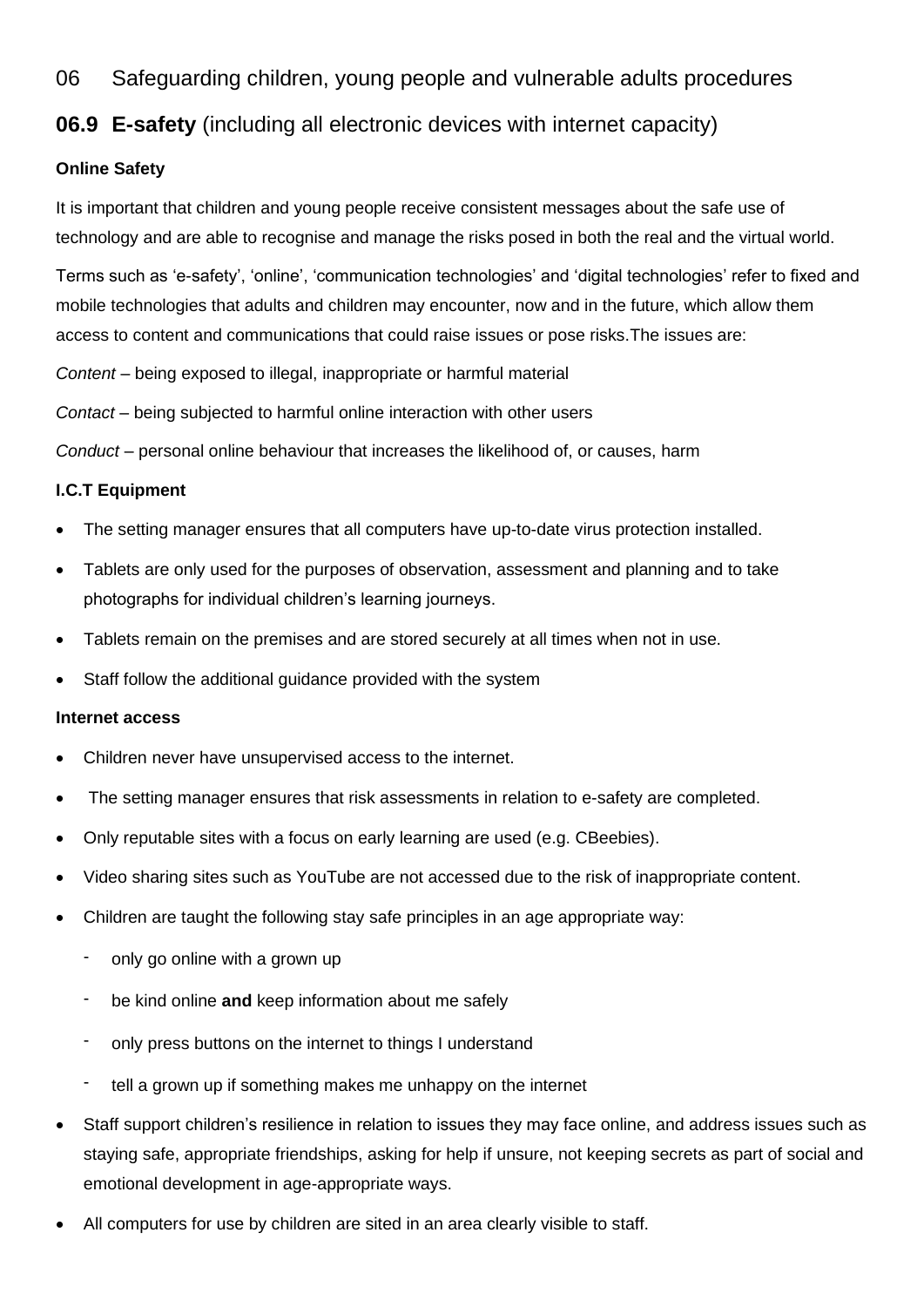• Staff report any suspicious or offensive material, including material which may incite racism, bullying or discrimination to the Internet Watch Foundation at [www.iwf.org.uk.](http://www.iwf.org.uk/)

The setting manager ensures staff have access to age-appropriate resources to enable them to assist children to use the internet safely.

#### **Personal mobile phones – staff and visitors** (includes internet enabled devices)

- Personal mobile phones and internet enabled devices are not used by staff during working hours. This does not include breaks where personal mobiles may be used off the premises or in the office. The setting manager completes a risk assessment for where they can be used safely.
- Personal mobile phones are stored in the office in a basket clearly marked " Mobile Phones".
- In an emergency during work hours, personal mobile phones may be used in the privacy of the office with permission.
- Staff ensure that contact details of the setting are known to family and people who may need to contact them in an emergency.
- Staff do not take their mobile phones on outings.
- Members of staff do not use personal equipment to take photographs of children.
- Parents and visitors do not use their mobile phones on the premises. There is an exception if a visitor's company/organisation operates a policy that requires contact with their office periodically throughout the day. Visitors are advised of a private space where they can use their mobile.

#### **Cameras and videos**

- Members of staff do not bring their own cameras or video recorders to the setting.
- Photographs/recordings of children are only taken for valid reasons, e.g. to record learning and development, or for displays, and are only taken on equipment belonging to the setting.
- Camera and video use is monitored by the setting manager.
- Where parents request permission to photograph or record their own children at special events, general permission is first gained from all parents for their children to be included. Parents are told they do not have a right to photograph or upload photos of anyone else's children.
- Photographs/recordings of children are only made if relevant permissions are in place.
- If photographs are used for publicity, parental consent is gained and safeguarding risks minimised, e.g. children may be identified if photographed in a sweatshirt with the name of their setting on it.

## **Cyber Bullying**

If staff become aware that a child is the victim of cyber-bullying at home or elsewhere, they discuss this with the parents and refer them to help, such as: NSPCC Tel: 0808 800 5000 [www.nspcc.org.uk](http://www.nspcc.org.uk/) or ChildLine Tel: 0800 1111 [www.childline.org.uk](http://www.childline.org.uk/)